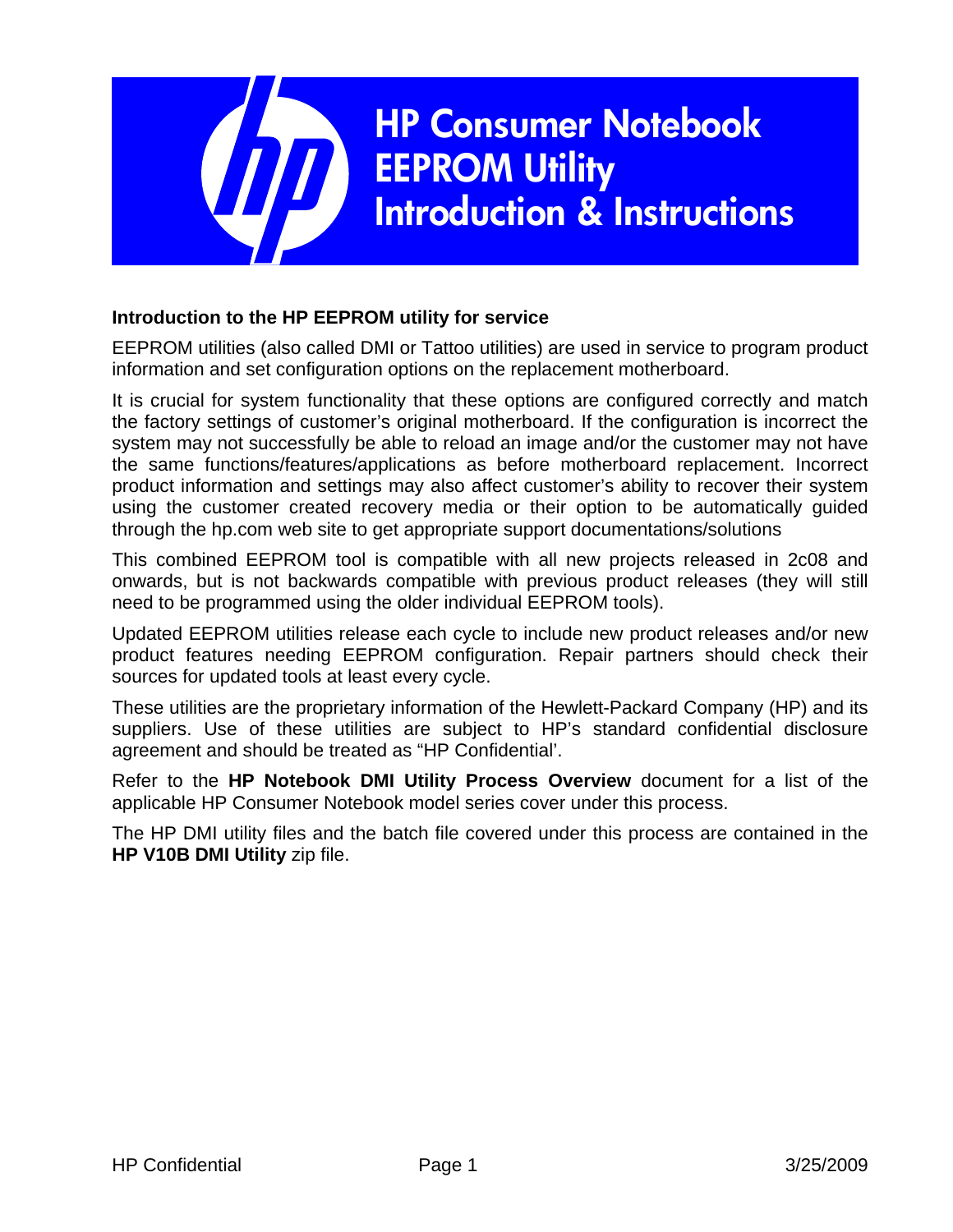## **Index**

| Appendix B - Setting QuickPlay/MediaSmart/SW Burning/Wallpaper/Channel ID flags  12 |  |
|-------------------------------------------------------------------------------------|--|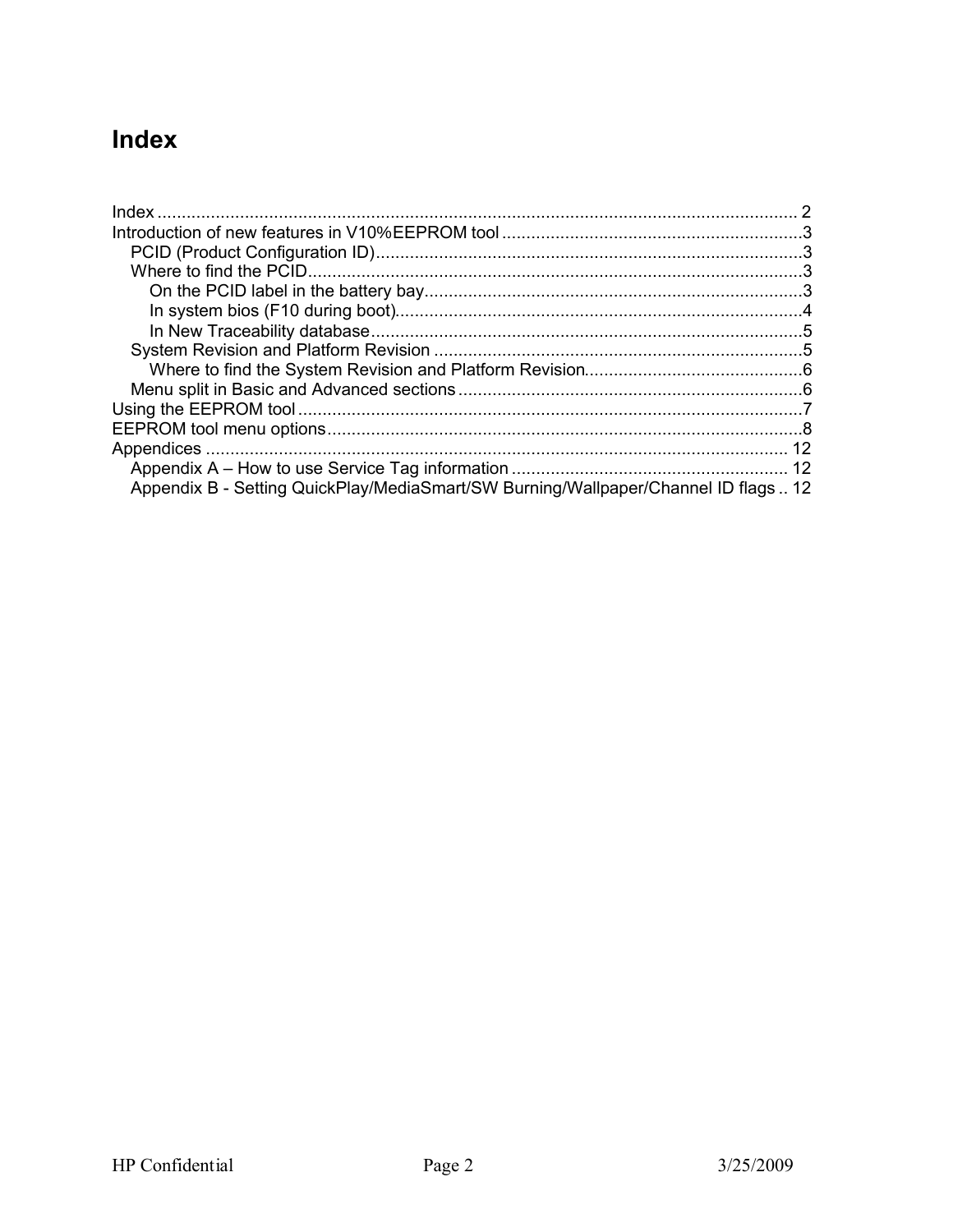### **Introduction of new features**

Several new features to facilitate easier motherboard configuration has been implemented.

- Product Configuration ID (PCID) designed to ease the process of correctly configuring replacem ent motherboard with the factory configuration from original board

- PCID is available in the bios, in New Traceability database and on the new PCID label on the system (located in the battery bay)

- PCID implementation is backwards compatible with products that released in 2c08 and 3c08 (need bios upgrade to have PCID available in bios).

- New Platform Revision
- New System Revision
- New split Menu interface in the EEPROM tool

In 1.5c09 the below new features were added

- New option to configure ODD (external/internal)
- HP Mini products implemented PCID

### *PCID (Product Configuration ID)*

The PCID is a string representation of the configuration settings on the motherboard. The service technicians no longer need to configure the individual settings if the PCID is available. They can just type (or scan, a label with barcode will be av ailable) the PCID into the EEPROM tool and all the configuration settings are automatically set.

PCID has a max length of 25 digits, but may be shorter (1c09 cycle is 17 digits).

Example of PCID: 01110000150E10001

It is recommended to always use the PCID for programming the configuration settings if the PCID is available.

#### *Where to find the PCID*

#### **On the PCID label in the battery bay**

Available on 1c09 projects and all future products, but also av ailable on 2c08/3c08 projects that may still be manufactured

| Rev: 305A-10A PCID: 1234567890ABCDEF123456789 |  |
|-----------------------------------------------|--|
|                                               |  |

Note! Due to space limitations in the battery bay the dv2 (Rev 3054 -xxx and 3055-xxx) has the PCID label placed on the inside of the HDD door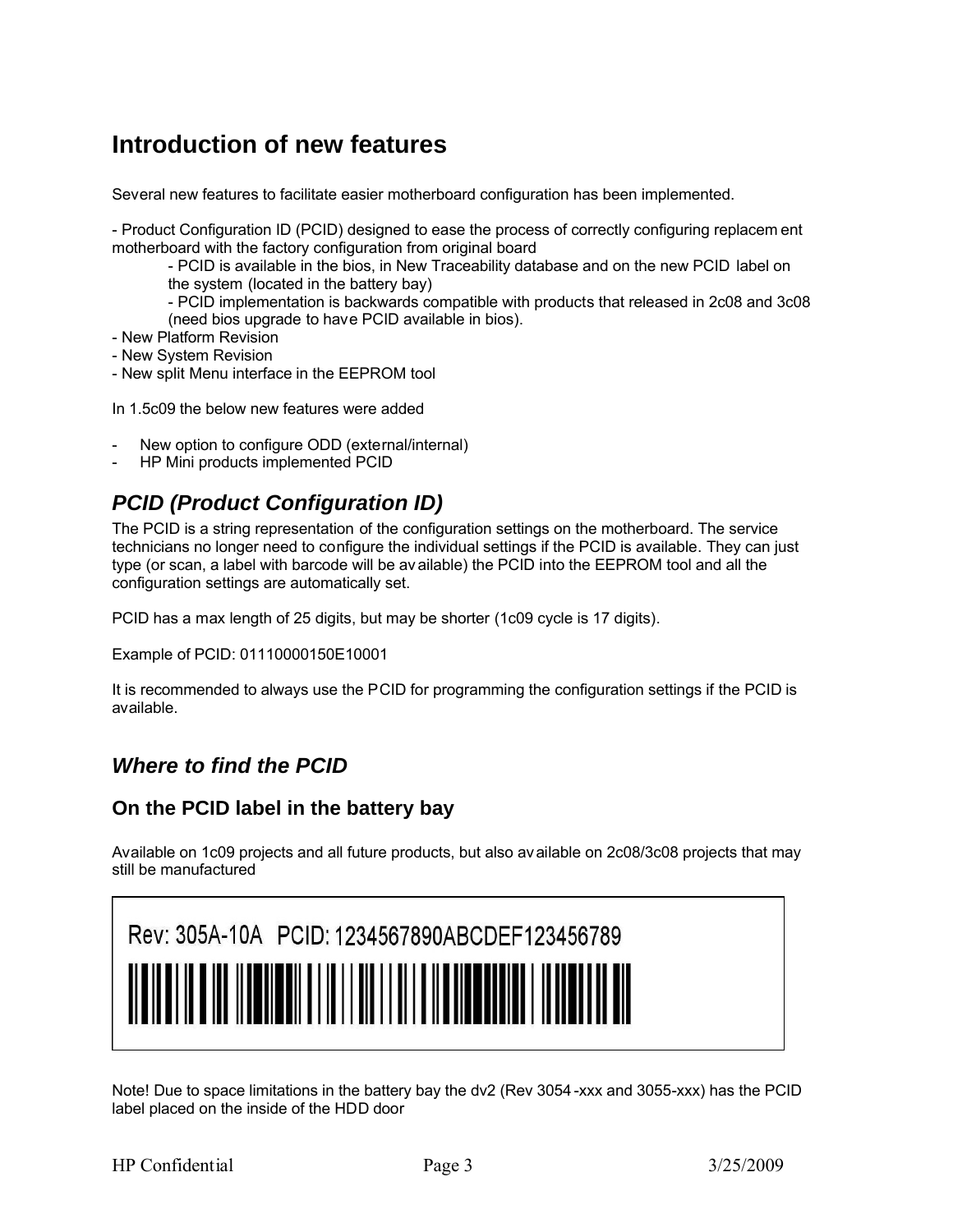#### **In system bios (F10 during boot)**

Available on 1c09 and all future products. Also available on 2c08/3c08 projects that may still be manufactured. Previously shipped 2c08 and 3c08 projects will display the PCID in bios as well if the bios is updated. (See matrix below for more information on bios updates)

|                                                                       | This Security Diagnostics System Configuration     |
|-----------------------------------------------------------------------|----------------------------------------------------|
| System Time<br><b>System Date</b>                                     | [06:20:10]<br>[10/20/2001]                         |
| <b>NoteBook Model</b>                                                 | Compag Presario CO40<br>Notebook PC                |
| <b>Product Number</b>                                                 | NF756AS#UUF                                        |
| System Board ID                                                       | <b>30FF</b>                                        |
| Processor Type                                                        | AMD Turion (tm) X2 Ultra<br>Dual-Core Mobile ZM-84 |
| <b>Processor Speed</b>                                                | 2300 MHz                                           |
| <b>Total Memory</b>                                                   | 1024 MB                                            |
| <b>BIOS</b> Version                                                   | F.32                                               |
| Serial Number                                                         | <b>CND8430LK0</b>                                  |
| <b>UUID Number</b>                                                    | BEB2DDA8-9A20-11DD-9FCC-00<br>1EECEA4A87           |
| <b>Croduct Configuration ID 01110000100D10100</b>                     |                                                    |
| <b>Factory installed US</b>                                           | Uista                                              |
| Diagnostic Log                                                        |                                                    |
|                                                                       |                                                    |
| He1p<br><b>TI</b> Select Item<br>Exit<br>← Select Menu<br><b>Card</b> | F5/F6 Change Values<br>Enter Select > SubMenu      |

#### Bios for backwards compatibility of PCID on 2c08/3c08 projects

The bios revisions listed below (or later revision) will implement the display of PCID in bios on these projects

| System Board ID               | Model information              | Release<br>Cycle  | Bios rev adding<br>PCID support | Softpag# |
|-------------------------------|--------------------------------|-------------------|---------------------------------|----------|
| 3612 (UMA) or 3617 (Discrete) | Presario CQ60, HP G60          | 3 <sub>c</sub> 08 | F.31                            | SP41810  |
| 3607                          | Presario CQ40                  | 2 <sub>c</sub> 08 | F.22                            | SP41806  |
| 30F7 (UMA) or 30F8 (Discrete) | HP Pavilion dv4, Presario CQ45 | 2 <sub>c</sub> 08 | F.22                            | SP41806  |
| 360B                          | Presario CQ50, HP G50          | 2 <sub>c</sub> 08 | F.31                            | SP41810  |
| 30F2 (UMA) or 3600 (Discrete) | HP Pavilion dv5                | 2 <sub>c</sub> 08 | F.20                            | SP41911  |
| 1505                          | HP Pavilion dv3500             | 3 <sub>c</sub> 08 | F.10                            | SP41809  |
| 361B (Discrete) or 361E (UMA) | HP HDX 16                      | 3 <sub>c</sub> 08 | F.12                            | SP42045  |
| 3602 (UMA) or 3603 (Discrete) | HP Pavilion dv5                | 2 <sub>c</sub> 08 | F.11                            | SP41812  |
| 3610                          | HP HDX 18                      | 3c08              | F.12                            | SP42045  |
| 360A                          | Presario CQ50, HP G50          | 2 <sub>c</sub> 08 | F.31                            | SP41811  |
| 30FB                          | HP Pavilion dv4, Presario CQ45 | 2 <sub>c</sub> 08 | F.33                            | SP41823  |
| 30FE (UMA) or 30FF (Discrete) | Presario CQ40                  | 2 <sub>c</sub> 08 | F.33                            | SP41823  |
| 360C                          | Presario CQ70, HP G70          | 2 <sub>c</sub> 08 | F.31                            | SP41810  |
| 30F1<br>30FC (UMA) or 30FD    | HP Pavilion tx2500             | 2 <sub>c</sub> 08 | F.09                            | SP41615  |
| (Discrete)                    | HP Pavilion dv7                | 2 <sub>c</sub> 08 | F.33                            | SP41808  |
| 30F3 (UMA) or 30F4 (Discrete) | HP Pavilion dv7                | 2 <sub>c</sub> 08 | F.21                            | SP41805  |
| 303C                          | Presario CQ60, HP G60          | 3c08              | F.31                            | SP41811  |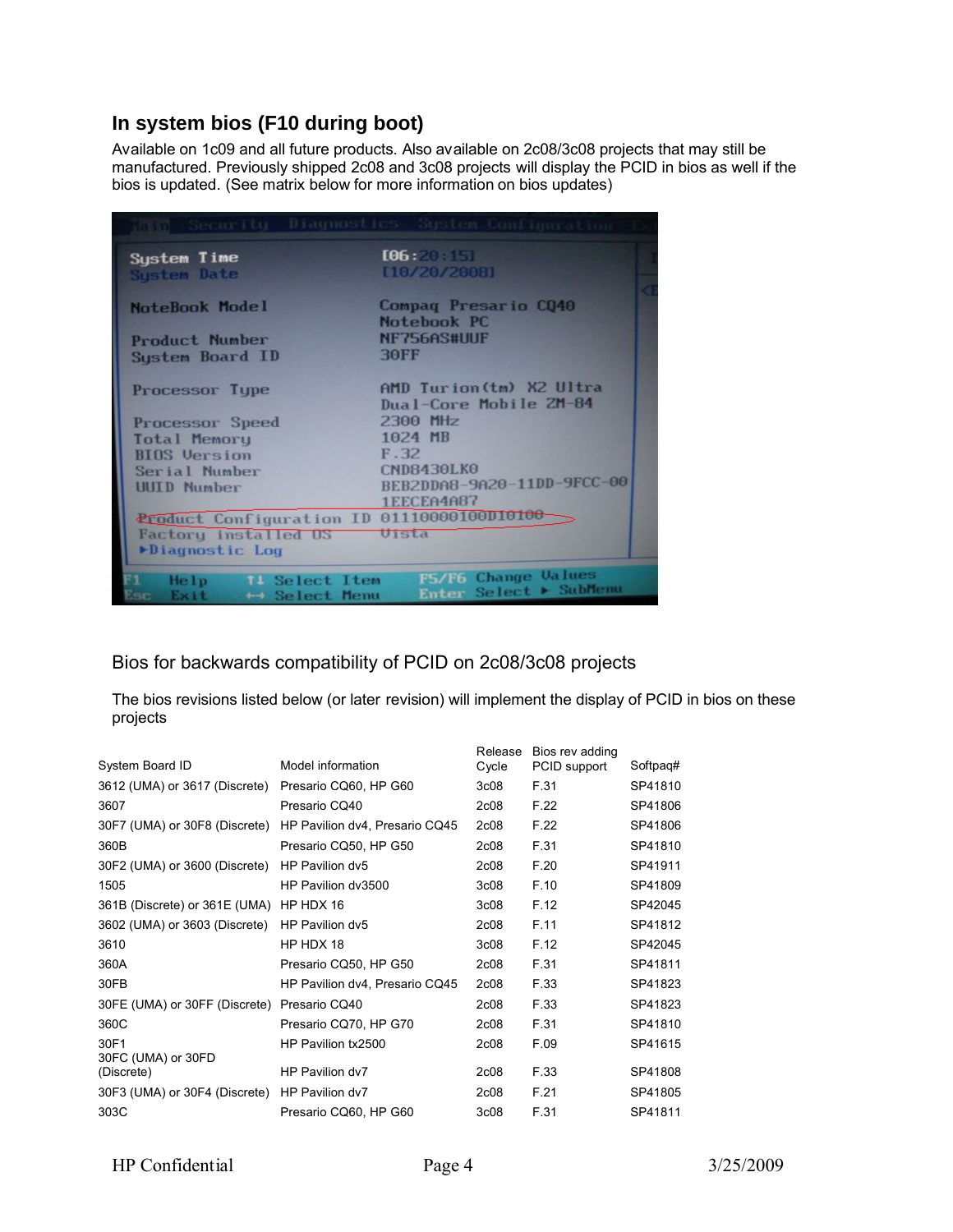#### **In New Traceability database**

Available on 1c09 projects and all future products, but also available on 2c08/3c08 projects that may still be manufactured

External New Traceability link: https://ext.pctrack3.hp.com/UI/Common/Login.aspx

User Name: ccagent Password: ccagent.

| <b>Actual Components in Product Unit</b> |                              |                      |                                                   |   |    |
|------------------------------------------|------------------------------|----------------------|---------------------------------------------------|---|----|
| <b>Part Number</b>                       | <b>Part Description</b>      | <b>Part Category</b> | <b>Component Serial Number Bom Level Part Oty</b> |   |    |
| NH267AS#ABA                              | Sku Desc Not Available       | $-N/A$ -             | $-N/A$ -                                          | o |    |
| 1921030M46                               | Sku Desc Not Available       | -N/A-                | PAKAR004MWNLWC                                    | 2 | 1  |
| 458381-001                               | Sku Desc Not Available       | $-N/A$ -             | 002100701CBF                                      | 2 | 1  |
| 462890-141                               | Batt, EV06047, ROHS, SIM/SDI | $-N/A$ -             | 6ACFT03BJWLGT7                                    | 2 | 1  |
| 463552-002                               | P/S, 65W ADPTR, 3P/RC Hipro  | $-N/A$               | WACLP0BHHWMP80                                    | 2 | 1  |
| 480600-001                               | 250GB, 5400 rpm, 2.5 SATA    | $-N/A$               | 2AETB0A34WNF0E                                    | 2 | 1  |
| 490097-7D1                               | Sku Desc Not Available       | -N/A-                | CAHAH01K6WJR7P                                    | 2 | 1  |
| 497762-BR1                               | Sku Desc Not Available       | $-N/A$               | RALWPSKA2WPD8M                                    | 2 | 1. |
| 502321-ABC                               | Sku Desc Not Available       | $-N/A$ -             | 7ALME032NWLFVF                                    | 2 | 1  |
| 554AT01061G                              | Sku Desc Not Available       | $-N/A$ -             | PALPD3B2FWP01H                                    | 2 | 1  |
| 9JN0V82A01                               | Sku Desc Not Available       | $-N/A$ -             | BAKHL3AM2WMCFH                                    | 2 | 1. |
| MAC ADDR1                                | Sku Desc Not Available       | $-N/A$ -             | 001F164A5F9B                                      | 2 | 1. |
| <b>MAC ADDR2</b>                         | Sku Desc Not Available       | -N/A-                | 002100701CBF                                      | 2 |    |
| MANUF DATE                               | Sku Desc Not Available       | $-N/A$ -             | 20081024                                          | 2 |    |
| <b>PCID</b>                              | PRODUCT CONFIGURATION ID     | $-N/A$               | 01110000100010000                                 | 2 |    |
| <b>UUID HALF1</b>                        | Sku Desc Not Available       | -N/A-                | 8BE92400A23011DD                                  | 2 | 1  |
| UUID_HALF2                               | Sku Desc Not Available       | $-N/A$ -             | 9237CE10ABFEFC95                                  | 2 |    |

#### *System Revision and Platform Revision*

The Platform Revision is a new option used to distinguish platforms released in different cycles that may have different motherboard configurations. The Platform Revision is part of the PCID (the 3<sup>rd</sup> to 5<sup>th</sup> digit in the PCID).

The System Revision is made up of the Motherboard ID and the Platform Revision. Together they can distinguish a specific system from a specific cycle even if they are from the same family of products

Example:

30FC-100 is the HP Pavilion dv7 with AMD CPU from 2c08/3c08 cycle 30F3-100 is the HP Pavilion dv7 with Intel CPU from 2c08/3c08 cycle 30F3-110 is the HP Pavilion dv7 with Intel CPU from 1c09 cycle

(30FC and 30F3 are Motherboard ID's, 100 and 110 are platform revisions)

This information can be useful when determining how to program specific configuration settings. It is used in the table in appendix B to distinguish the systems that have the new MediaSmart implementation from the ones that have the QuickPlay implementations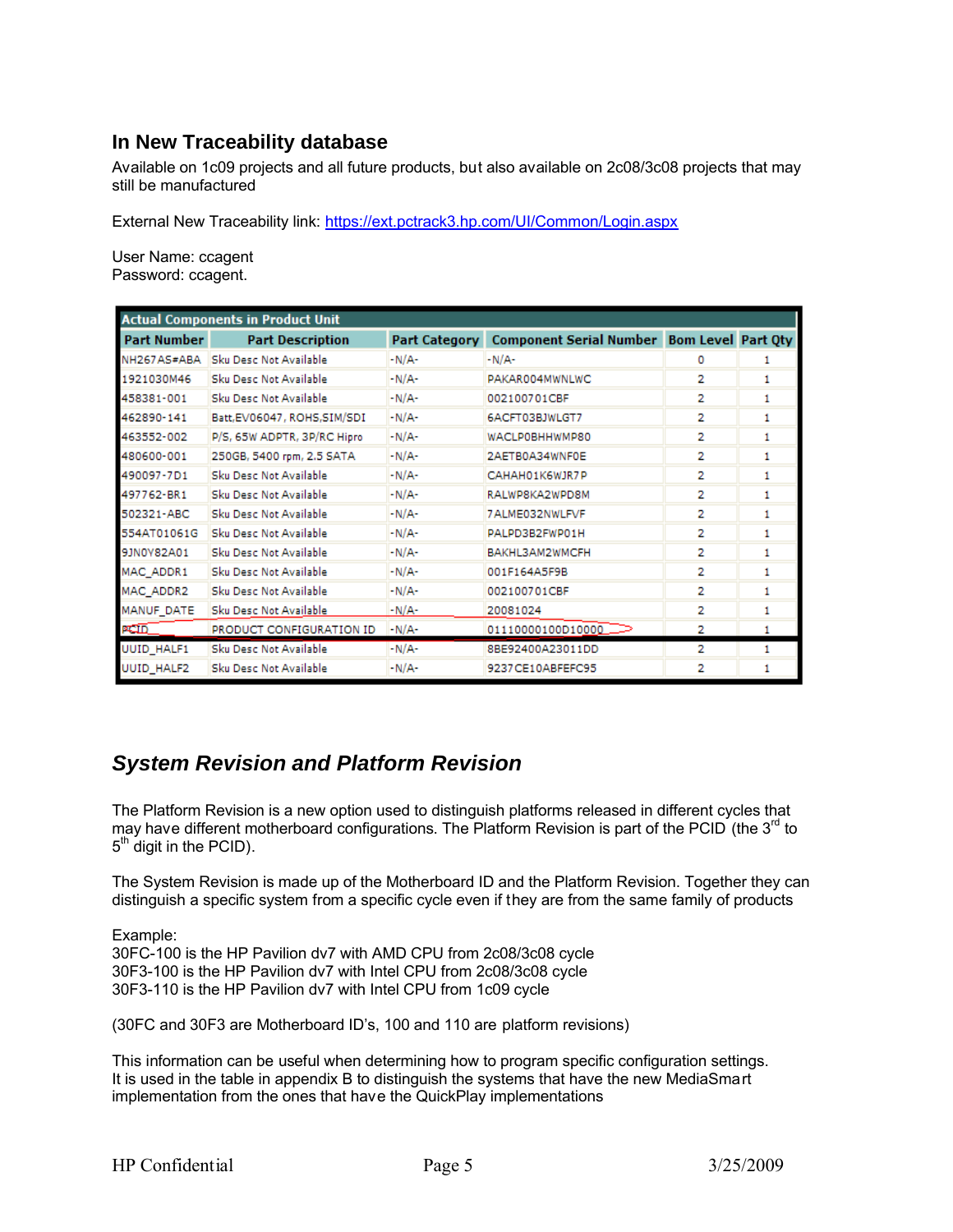#### **Where to find the System Revision and Platform Revision**

The System Revision and Platform Revision can be found on the PCID label in the battery bay.

| Rev: 305A-10A PCID: 1234567890ABCDEF123456789                                                                          |
|------------------------------------------------------------------------------------------------------------------------|
| <u> Albian ila dina ilay ilay kaominina dia kaominina mpikambang kaominina dia kaominina dia kaominina dia kaomini</u> |
|                                                                                                                        |

In the above example 305A-10A is the System Revision and 10A is the Platform Revision

### *Menu split in Basic and Advanced sections*

| *******************<br>HP CONFIDENTIAL ***********************<br><b>EEPROM Utility Version X.x.x</b><br>======<br>=====<br>2009 (c) ODM company name, 2009 (c) Hewlett-Packard Dev. Co., L.P. These<br>tools are proprietary property. Unauthorized use or distribution is prohibited.<br><b>Basic Menu</b>                                                                                                                                                                             | *******************<br>HP CONFIDENTIAL ***********************<br><b>EEPROM Utility Version X.x.x</b><br>======<br>$=$ $=$ $=$ $=$<br>2009 (c) ODM company name, 2009 (c) Hewlett-Packard Dev. Co., L.P. These<br>tools are proprietary property. Unauthorized use or distribution is prohibited.<br><b>Advance Menu</b>                                                                                    |
|------------------------------------------------------------------------------------------------------------------------------------------------------------------------------------------------------------------------------------------------------------------------------------------------------------------------------------------------------------------------------------------------------------------------------------------------------------------------------------------|-------------------------------------------------------------------------------------------------------------------------------------------------------------------------------------------------------------------------------------------------------------------------------------------------------------------------------------------------------------------------------------------------------------|
| <b>Serial Number</b><br>$\langle$ () $>$<br>Notebook Model<br>$\langle$ 1><br><b>GUID Number</b><br>$\langle 2 \rangle$<br><3> UUID Number<br><4> SKU Number<br><5> CTO Localization Code<br><b>MAC Address</b><br>$<$ b><br><b>PCID</b><br>$\langle 7 \rangle$<br><b>Advance Menu</b><br><a><br/>Read Product Information<br/>R &gt;<br/>Save EEPROM to file<br/><s><br/>Program EEPROM from file<br/>&lt; W&gt;<br/><esc> Exit the program<br/>Please Enter Your Choice:</esc></s></a> | <0> Keyboard Type<br><1> Channel ID Image Configuration<br>$<$ 2> OS SKU<br><3> QuickPlay Mode<br><4> Wallpaper<br><5> Data Burning SW Version<br><6> WWAN preferred Carrier for UNDP<br><7> WWAN Internal Antenna Configuration<br>GPS Capable Antenna Configuration<br><9> MediaSmart Edition Configuration<br><a> Platform Revision<br/><b> ODD Configuration<br/><esc> Back to Basic Menu</esc></b></a> |
|                                                                                                                                                                                                                                                                                                                                                                                                                                                                                          | Please Enter Your Choice:                                                                                                                                                                                                                                                                                                                                                                                   |

With the implementation of the PCID the menu of the service tool options is now split in a Basic and an Advanced Menu.

The Basic Menu covers the options that **MUST be programmed** on every system when a motherboard has been replaced.

Some of the options (GUID, UUID and MAC) are typically already programmed from the factory (since they are board specific) but in certain circumstances they may require programming.

Using option 7 (EEPROM DMI String) in the Basic Menu and entering the PCID will automatically configure all options covered in the Advanced menu section. In this case there is no need to use the Advanced Menu section for further configuration of these individual options.

If the PCID is not available then repair technician **MUST program** both the Basic and the Advanced menu options (except option 7 on the Basic Menu) to ensure correct functionality

See the EEPROM tool Menu Options section for further details on the various options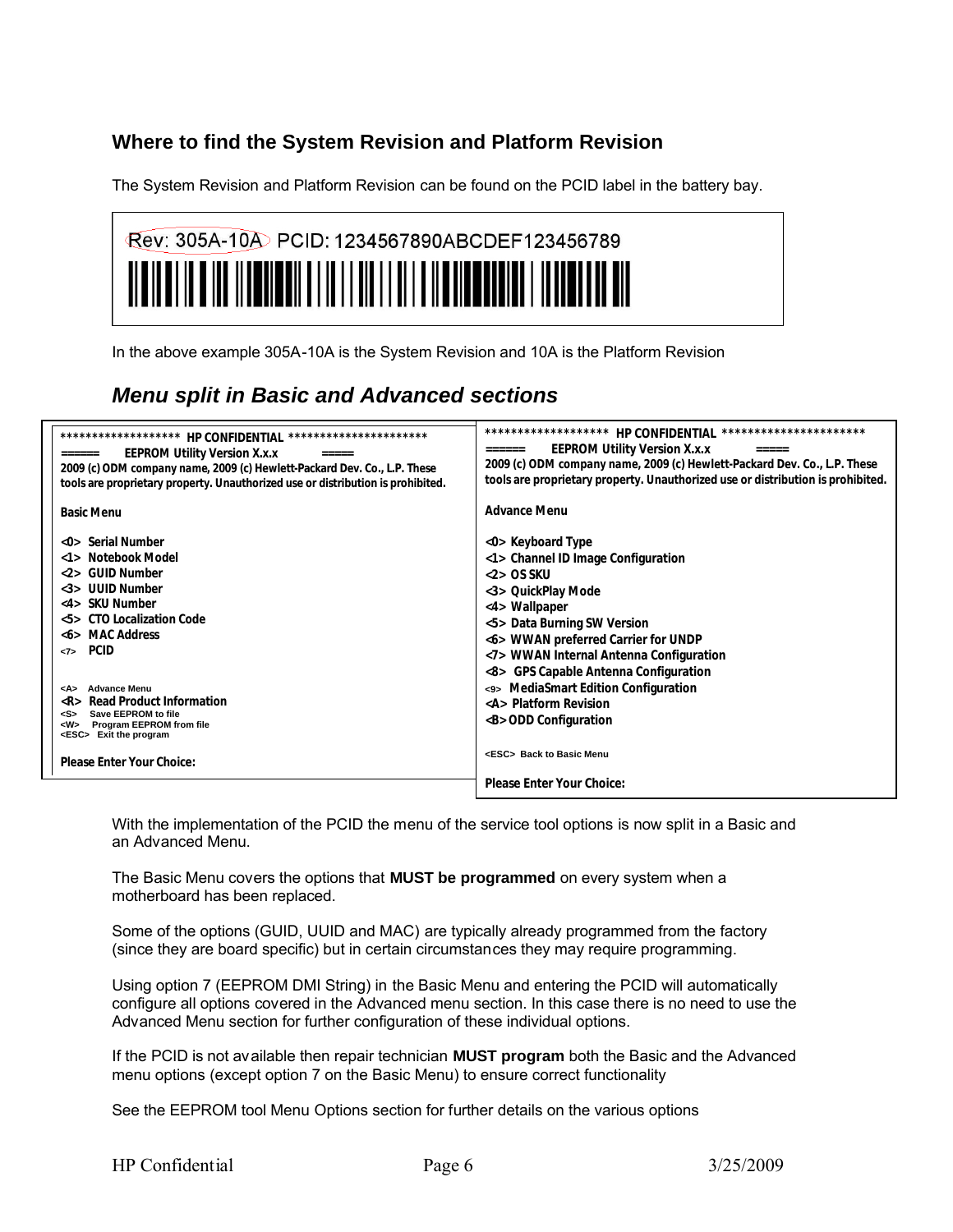## **Using the EEPROM tool**

The menu options available depend on the product the utility is running on. Options covered in this document may or may not show in the menu (be applicable) when you run the utility on any given system.

To execute the new V10B EEPROM tool unzip it and execute the batch file to start the utility.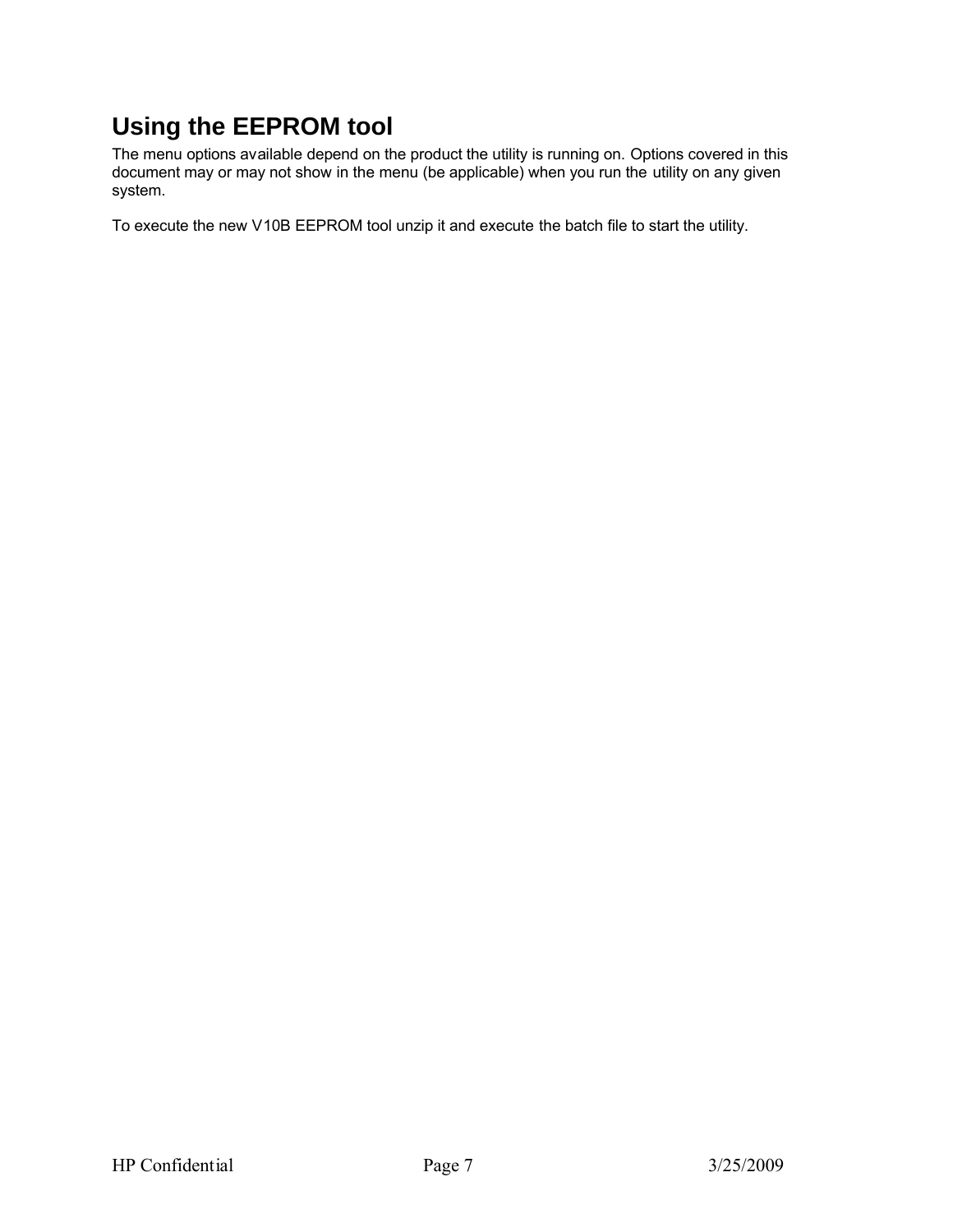# **EEPROM tool menu options**

| *******************<br>HP CONFIDENTIAL ***********************<br><b>EEPROM Utility Version X.x.x</b><br>======<br>$=$ $=$ $=$ $=$ $=$<br>2009 (c) ODM company name, 2009 (c) Hewlett-Packard Dev. Co., L.P. These<br>tools are proprietary property. Unauthorized use or distribution is prohibited.                | **********************<br>*******************<br><b>HP CONFIDENTIAL</b><br><b>EEPROM Utility Version X.x.x</b><br>$=$ = = = = =<br>2009 (c) ODM company name, 2009 (c) Hewlett-Packard Dev. Co., L.P. These<br>tools are proprietary property. Unauthorized use or distribution is prohibited.                                               |
|----------------------------------------------------------------------------------------------------------------------------------------------------------------------------------------------------------------------------------------------------------------------------------------------------------------------|----------------------------------------------------------------------------------------------------------------------------------------------------------------------------------------------------------------------------------------------------------------------------------------------------------------------------------------------|
| <b>Basic Menu</b>                                                                                                                                                                                                                                                                                                    | Advance Menu                                                                                                                                                                                                                                                                                                                                 |
| <0> Serial Number<br>Notebook Model<br><b>GUID Number</b><br>2<br><b>UUID Number</b><br>$\langle .3 \rangle$<br><4> SKU Number<br>CTO Localization Code<br>55<br><b>MAC Address</b><br>$<$ b><br><b>PCID</b><br>22<br><b>Advance Menu</b><br><a><br/>Read Product Information<br/><math>\langle R \rangle</math></a> | <0> Keyboard Type<br><1> Channel ID Image Configuration<br>$<2>OS$ SKU<br><3> QuickPlay Mode<br><4> Wallpaper<br><5> Data Burning SW Version<br><6> WWAN preferred Carrier for UNDP<br><7> WWAN Internal Antenna Configuration<br><8> GPS Capable Antenna Configuration<br><9> MediaSmart Edition Configuration<br><a> Platform Revision</a> |
| Save EEPROM to file<br><s><br/>Program EEPROM from file<br/><w><br/><esc> Exit the program</esc></w></s>                                                                                                                                                                                                             | <b> ODD Configuration<br/><esc> Back to Basic Menu</esc></b>                                                                                                                                                                                                                                                                                 |
| Please Enter Your Choice:                                                                                                                                                                                                                                                                                            | Please Enter Your Choice:                                                                                                                                                                                                                                                                                                                    |

| Basic Menu Option 0 - Serial Number  | Option used to read/write serial number from/to EEPROM.                                                                                         |
|--------------------------------------|-------------------------------------------------------------------------------------------------------------------------------------------------|
|                                      | Serial number must be programmed into new motherboard whenever a motherboard<br>replacement occurs.                                             |
|                                      | Serial number to use can be found on the Service Tag on bottom of customer unit or by<br>reading DMI information on original board              |
|                                      | See appendix A to learn about information found on the Service Tag                                                                              |
| Basic Menu Option 1 - Notebook Model | Option to read/write model information from/to EEPROM                                                                                           |
|                                      | Notebook Model information must be programmed into new motherboard whenever a<br>motherboard replacement occurs                                 |
|                                      | Notebook Model information to use can be found on the Service Tag on bottom of<br>customer unit or by reading DMI information on original board |
|                                      | Model information must follow below format:                                                                                                     |
|                                      | Brand Name + space + Series Number + space + Notebook PC                                                                                        |
|                                      | Examples Mainstream:                                                                                                                            |
|                                      | HP Pavilion dv5 Notebook PC                                                                                                                     |
|                                      | Compaq Presario CQ45 Notebook PC                                                                                                                |
|                                      | HP G50 Notebook PC                                                                                                                              |
|                                      | HP Pavilion HDX9000 Notebook PC                                                                                                                 |
|                                      | Examples Netbook (Note that Netbook does not follow above format):                                                                              |
|                                      | <b>HP</b> Mini                                                                                                                                  |
|                                      | <b>HP Mini China Mobile Edition</b>                                                                                                             |
|                                      |                                                                                                                                                 |
|                                      | See appendix A to learn about information found on the Service Tag                                                                              |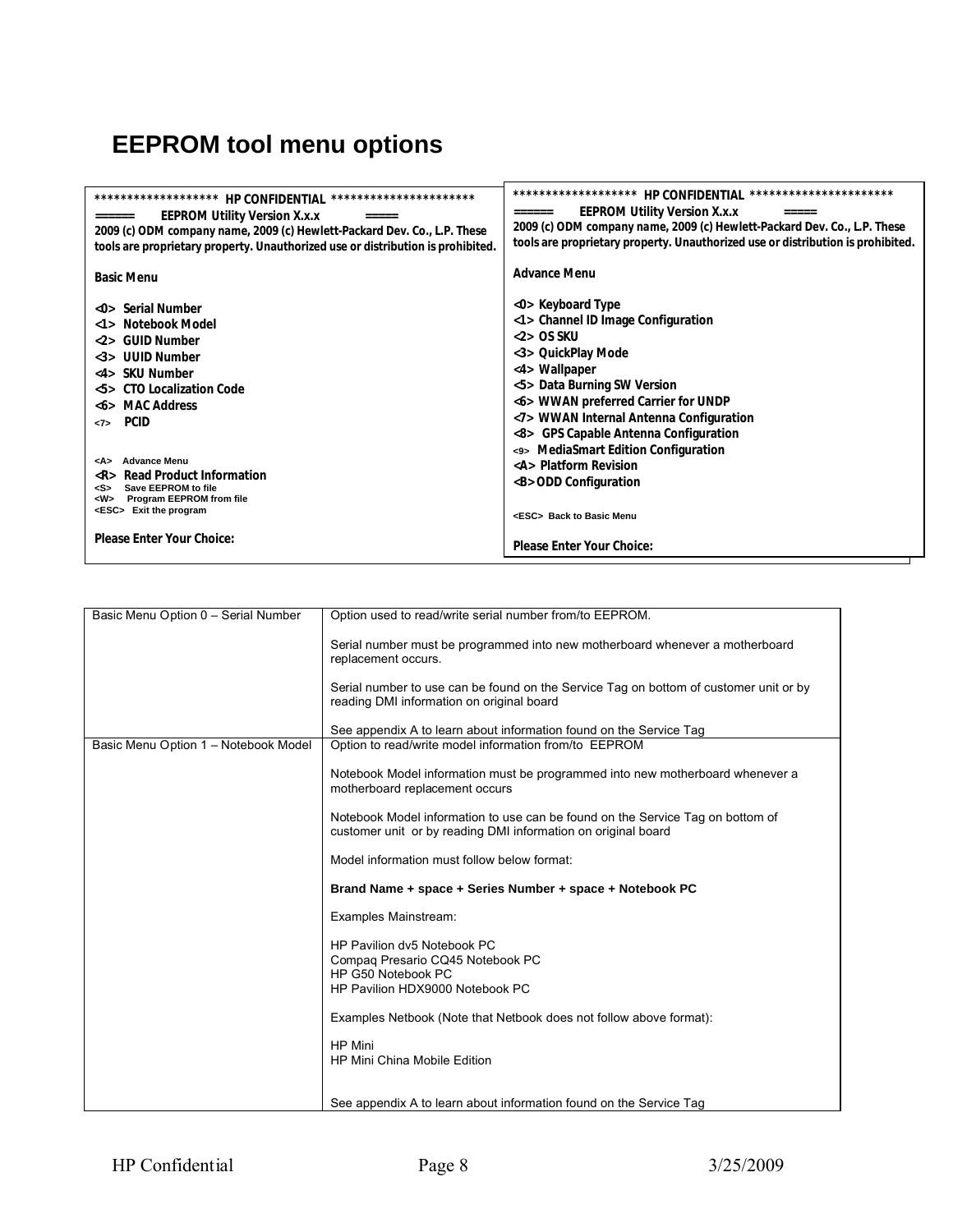| Basic Menu Option 2 - GUID Number              | Option to read/write GUID (GUID = 1394 MAC address) from/to EEPROM                                                                                                                                                                                                       |
|------------------------------------------------|--------------------------------------------------------------------------------------------------------------------------------------------------------------------------------------------------------------------------------------------------------------------------|
|                                                | If the motherboard does not have a 1394 port then this option is not going to show in the<br>list of menu options                                                                                                                                                        |
|                                                | This field is programmed from the factory on motherboards used in service and<br>should not need to be altered.                                                                                                                                                          |
|                                                | If the motherboard does have 1394, but GUID is missing then program this field with the<br>information from the 1394 sticker on motherboard<br>i 56<br>$-1394 -$ <sup>9</sup><br>001AF073                                                                                |
| Basic Menu Option 3 - UUID Number              | The UUID is a globally unique identifier which is programmed in factory using special tool.                                                                                                                                                                              |
| Basic Menu Option 4 - SKU Number               | This field should be programmed from the factory on motherboards used in service but if<br>the field is blank then a new UUID can be generated using this option.<br>Option to set SKU number (Product number)                                                           |
|                                                | Notebook SKU information must be programmed into new motherboard whenever a<br>motherboard replacement occurs                                                                                                                                                            |
|                                                |                                                                                                                                                                                                                                                                          |
|                                                | Notebook SKU information must be programmed exactly as on original board otherwise<br>the recovery media the customer created will not work.                                                                                                                             |
|                                                | Notebook SKU information to use can be found on the Service Tag on bottom of customer<br>unit (p/n) or by reading EEPROM information on original board                                                                                                                   |
|                                                | Note that CTO would not program location code in this field so CTO and BTO have<br>different information.                                                                                                                                                                |
|                                                | Example:<br>BTO: GT461EA#ACB<br>CTO: RL675AV                                                                                                                                                                                                                             |
|                                                | See appendix A to learn about information found on the Service Tag                                                                                                                                                                                                       |
| Basic Menu Option 5 - CTO localization<br>code | Option to set the Localization code.                                                                                                                                                                                                                                     |
|                                                | It is only used to add the localization code on CTO systems                                                                                                                                                                                                              |
| Basic Menu Option 6 - MAC address              | Example: ABJ, ABA<br>Option to set the MAC address of the LAN card embedded on the motherboard                                                                                                                                                                           |
|                                                | The MAC address must be unique for each motherboard. It is normally configured at<br>factory and should not need to be altered.                                                                                                                                          |
|                                                | This option will only be displayed when the LAN card on the motherboard does not have<br>internal EEPROM and needs to store the MAC address in system EEPROM                                                                                                             |
| Basic Menu Option 7 - PCID                     | If the MAC is missing, a sticker on the motherboard should provide the MAC address of the<br>board<br>624 36257<br>This option does not access the MAC address for the wireless LAN<br>This option configures all the Advanced Menu options automatically using the PCID |
| (EEPROM DMI String)                            | (Product Configuration ID).                                                                                                                                                                                                                                              |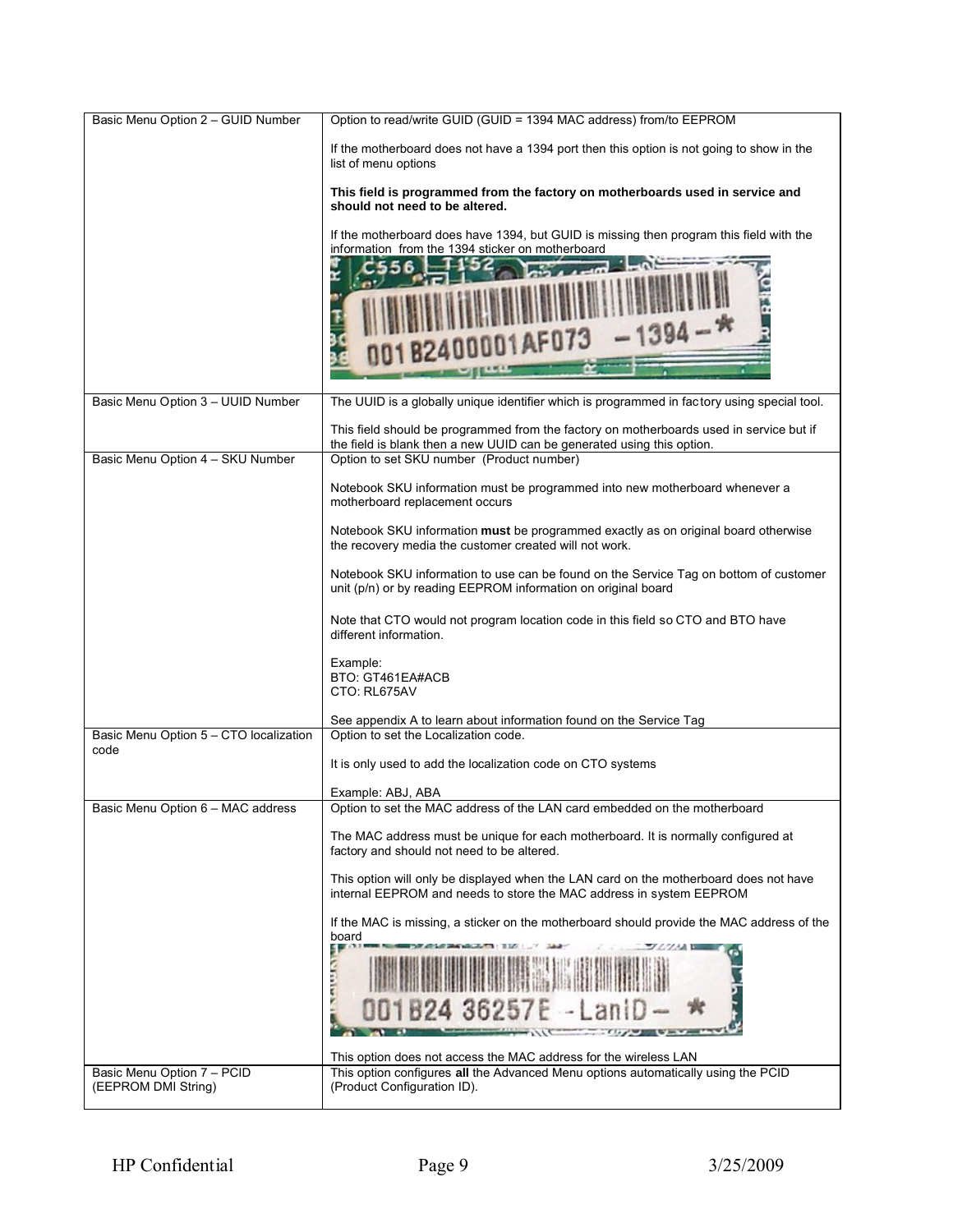|                                                            | There is no need to configure the individual options in the Advanced Menu in this case.                                                                  |
|------------------------------------------------------------|----------------------------------------------------------------------------------------------------------------------------------------------------------|
| Basic Menu Option A - Advanced Menu                        | This options brings up the menu of advanced configuration options                                                                                        |
| Basic Menu Option R - Read Product                         | Will display current content of some of the DMI fields programmable by the EEPROM tool                                                                   |
| information                                                |                                                                                                                                                          |
|                                                            | Notebook Model, SKU Number, CTO Localization Code, Serial Number, GUID, UUID<br>OS SKU                                                                   |
| Basic Menu Option S - Save EEPROM<br>to file               | Saves all EEPROM values into the file eeprom.dat                                                                                                         |
|                                                            | The eeprom dat file will be stored in current working directory and can be applied to a<br>system using menu option W                                    |
| Basic Menu Option W - Program<br>EEPROM from file          | Loads the values from eeprom dat file created by menu option S into EEPROM                                                                               |
| Advanced Menu Option 0 - Keyboard<br><b>Type</b>           | Option to set (or read current setting for) keyboard layout for certain countries                                                                        |
|                                                            | 0 = Non Japanese KB (US /UK/Brazil, 86/87/88 keys) (Default)<br>$1 =$ Japanese KB                                                                        |
| Advanced Menu Option 1 - Channel ID<br>image configuration | Option to set (or read current setting for) Channel ID image configuration.                                                                              |
|                                                            | This option is used to identify systems with special image created for specific vendor only                                                              |
|                                                            | 00 = Generic BTO/CTO (Default)                                                                                                                           |
|                                                            | $01 = HP$ CTO                                                                                                                                            |
|                                                            | $02 = BBY$                                                                                                                                               |
|                                                            | $03 = W$ al-Mart<br>04= MTV/Youth Special Edition                                                                                                        |
|                                                            | 05=Carphone Warehouse (UK)                                                                                                                               |
|                                                            | 06=Telecom Italia Mobil (Italy)                                                                                                                          |
|                                                            | 07=Telefonica (Spain(LA/Brazil))                                                                                                                         |
|                                                            | 08=Vondafone (Pan European)                                                                                                                              |
|                                                            | 09=Orange (France, UK, Spain, NL, BG)                                                                                                                    |
|                                                            | 0A=BBY photo                                                                                                                                             |
|                                                            | See Appendix B for more information regarding programming Channel ID                                                                                     |
| Advanced Menu Option 2 - OS SKU                            | Option to set (or read current setting for) SLP                                                                                                          |
|                                                            | 0 = Machine shipped with non-Vista OS<br>1 = Machine shipped with Vista OS                                                                               |
|                                                            | The original OS system shipped with (XP (or other OS) vs. Vista ) can be determined by<br>checking for the Microsoft Vista COA sticker on bottom of unit |
|                                                            | This setting MUST be correctly set according to original OS shipped or customer will get<br>OS activation issues.                                        |
| Advanced Menu Option 3 - QuickPlay<br>Mode                 | Option to set (or read current setting for) QuickPlay or MediaSmart                                                                                      |
|                                                            | $0 =$ Install DVDP                                                                                                                                       |
|                                                            | 3 = Install DVDP and QP4W                                                                                                                                |
|                                                            | 4 = MediaSmart without Instant On                                                                                                                        |
|                                                            | 5 = MediaSmart with Instant On                                                                                                                           |
|                                                            | If the value is 4 or 5, it is necessary to set Option 9, MediaSmart Edition Configuration.                                                               |
|                                                            | MediaSmart is supported from 3C08 platforms.                                                                                                             |
|                                                            | See appendix B for details on what systems have which QP/DVDP/MediaSmart solution.                                                                       |
| Advanced Menu Option 4 - Wallpaper                         | Option to set Wallpaper (HP wallpaper is designed to match ID for a product)                                                                             |
|                                                            | $00 = Default$                                                                                                                                           |
|                                                            | 01 = Wave (Pavilion IMR1)                                                                                                                                |
|                                                            | 02 = Digicode (Presario IMR1)                                                                                                                            |
|                                                            | 03 = OTC (OrderToChaos)                                                                                                                                  |
|                                                            | 04 = Radiance (Pavilion IMR2)                                                                                                                            |
|                                                            | 05 = Trace (Presario IMR2)                                                                                                                               |
|                                                            | $06 =$ Organic                                                                                                                                           |
|                                                            | 07 = Dragon (HDX 9000)                                                                                                                                   |
|                                                            | $08 =$ Sputnik 1.2<br>$09 =$ Sprout (SE#5)                                                                                                               |
|                                                            | 0A = Youth Edition (MTV)                                                                                                                                 |
|                                                            | 0B= Grid (Diablo 1.0)                                                                                                                                    |
|                                                            | 0C=2C08 PA Corlab Wallpapers                                                                                                                             |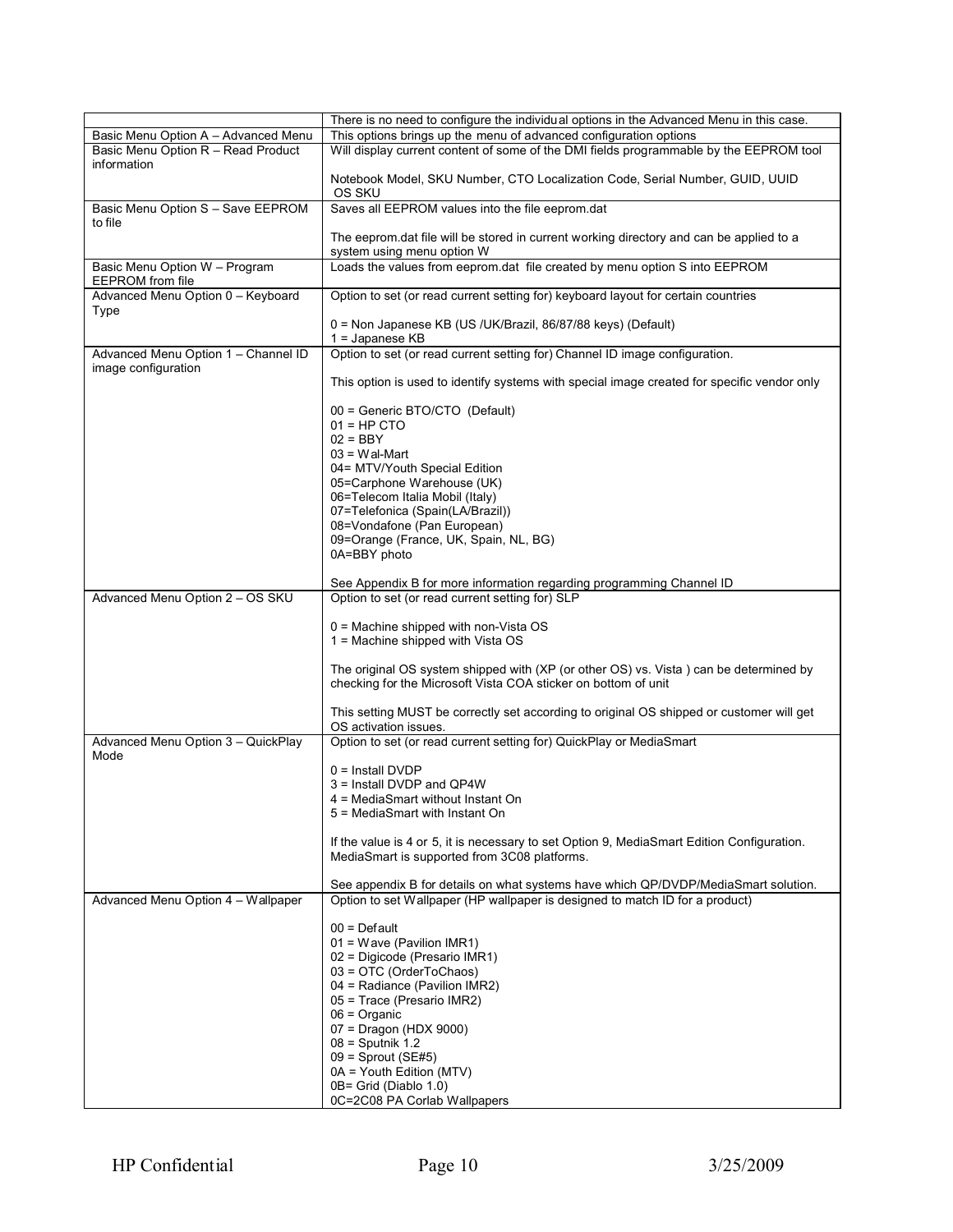|                                                             | 0D=2C08 PR Corlab Wallpapers                                                              |
|-------------------------------------------------------------|-------------------------------------------------------------------------------------------|
|                                                             | $0E = 3C08$ PA Bronze                                                                     |
|                                                             | 0F=Titanium (HDX)                                                                         |
|                                                             | 10=BBYSE                                                                                  |
|                                                             | 11=CCYSE                                                                                  |
|                                                             |                                                                                           |
|                                                             | See appendix B for details on wallpaper settings                                          |
| Advanced Menu Option 5 - Data                               | Option to set (or read current setting for) SW burning application                        |
| <b>Burning SW Version</b>                                   |                                                                                           |
|                                                             | 0 = Free Version (Essential)<br>1 = Main Stream version (Deluxe)                          |
|                                                             | 2 = High-End version (Premium)                                                            |
|                                                             |                                                                                           |
|                                                             | Essential – systems with combo ODD (CD-RW/DVD)                                            |
|                                                             | Deluxe - systems with ODD supporting DVD writing                                          |
|                                                             | Premium - systems with HD DVD or BD (BlueRay) ODD                                         |
|                                                             |                                                                                           |
|                                                             | See appendix B for details on what systems have which SW burning solution                 |
| Advanced Menu Option 6 - WWAN<br>preferred Carrier for UNDP | Option to configure the WWAN preferred Carrier for UNDP                                   |
|                                                             | 0 = No Carrier Preference (Default)                                                       |
|                                                             | 1 = Carrier/Carrier Group 1 (Verizon)                                                     |
|                                                             | 2 = Carrier/Carrier Group 2 (AT&T)                                                        |
|                                                             | 3 = Carrier/Carrier Group 3 (Sprint)                                                      |
|                                                             | 4 = Carrier/Carrier Group 4 (Verizon, Sprint and AT&T)                                    |
|                                                             |                                                                                           |
|                                                             | This feature is introduced on systems releasing in 1c09 cycle                             |
| Advanced Menu Option 7 - WWAN                               | Option to indicate the platform has WWAN capable antenna.                                 |
| Internal Antenna Configuration                              | 0 = WWAN internal antenna does not exist on the platform                                  |
|                                                             | $1 =$ WWAN internal antenna is on the platform                                            |
| Advanced Menu Option 8 - GPS                                | Option to indicate the platform has GPS capable antenna.                                  |
| Capable Antenna Configuration                               |                                                                                           |
|                                                             | $0 = GPS$ capable antenna does not exist on the platform                                  |
|                                                             | 1 = GPS capable antenna is on the platform                                                |
| Advanced Menu Option 9 -                                    | Option to set the MediaSmart Edition Configuration                                        |
| MediaSmart Edition Configuration                            |                                                                                           |
|                                                             | $0 = MediaSmart$                                                                          |
|                                                             | 1 = MediaSmart Premium<br>2 = MediaSmart Life                                             |
|                                                             |                                                                                           |
|                                                             | Note: MediaSmart is supported from 3C08 platforms. This option is required to be          |
|                                                             | configured when QuickPlay Mode (Advanced Menu Option 3) is set to 4 or 5. If QuickPlay    |
|                                                             | Mode is set to 0 or 3, the MediaSmart Edition configuration is ignored.                   |
|                                                             |                                                                                           |
|                                                             | See appendix B for details on MediaSmart configuration                                    |
| Advanced Menu Option A- Platform                            | Option to set the platform revision.                                                      |
| Revision                                                    | Platform revision is required to distinguish systems released in different cycles because |
|                                                             | they may have features configured differently.                                            |
|                                                             |                                                                                           |
|                                                             | This option is introduced with 1c09 projects. It is recommended that 1c09 projects and    |
|                                                             | onwards use the PCID to program the advanced options automatically.                       |
| Advanced Menu Option B - ODD                                | It is to set ODD configuration for MediaSmart Installer to know which version needs to be |
| Configuration                                               | installed into the system.                                                                |
|                                                             | 0 - System with Internal ODD (DVD/BD)                                                     |
|                                                             | 1 - System bundled with external LightScribe DVD                                          |
|                                                             | 2 - System bundled with externalLightScribe BD                                            |
|                                                             | 3 - System without ODD                                                                    |
|                                                             | 4 - System bundled with external non-LightScribe DVD                                      |
|                                                             | 5 - System bundled with external non-LightScribe BD                                       |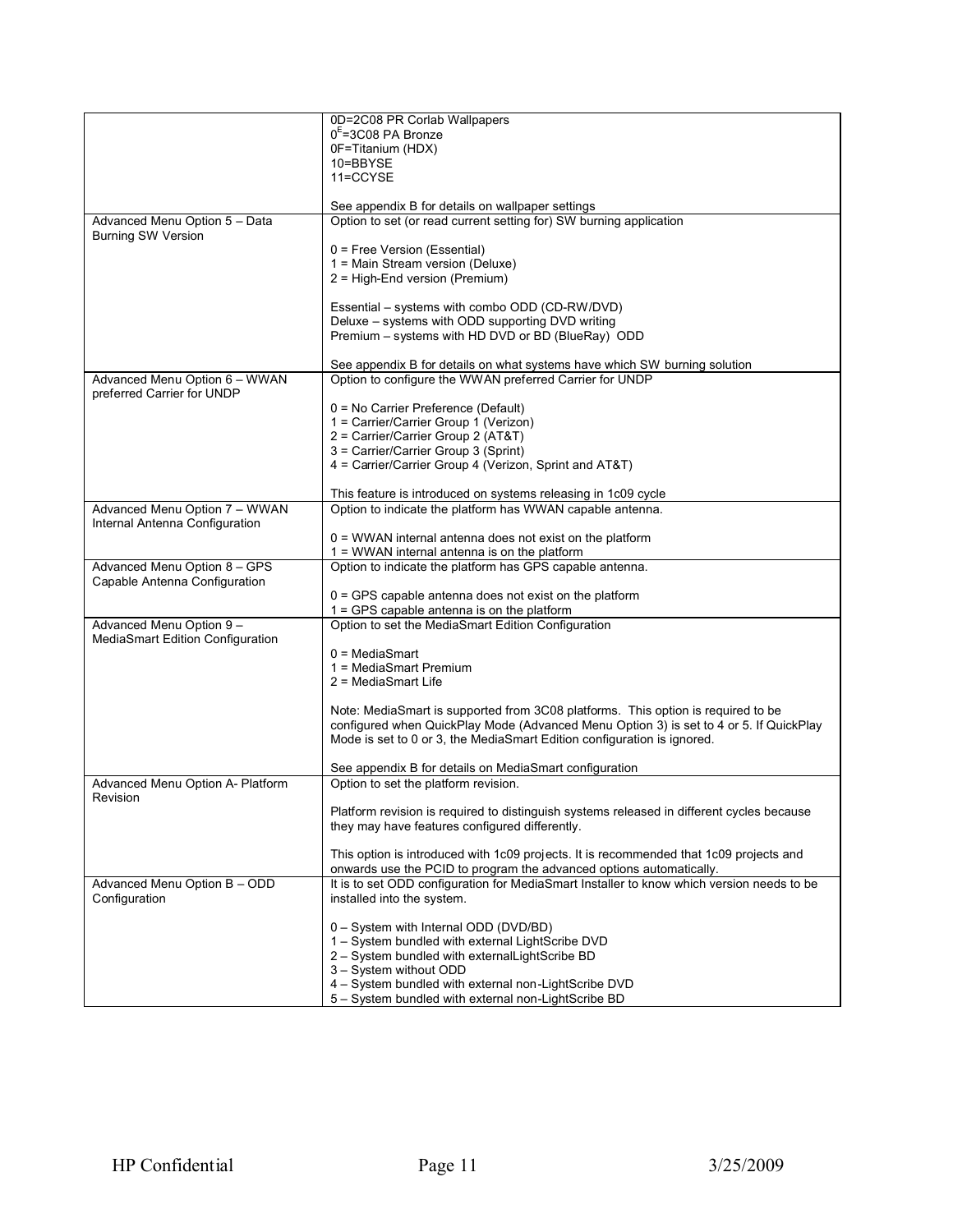### **Appendices**

### *Appendix A – How to use Service Tag information*



#### **Programming Model information:**

To program Model information use the **Product:** information and follow the Model format below

#### **Brand Name + space + Series Number + Notebook PC**

**Programming Serial Number:** Use the **s/n:** information to program this field **Programming SKU information**: Use the **p/n**: information to program this field

#### *Appendix B – Setting QuickPlay/MediaSmart/SW Burning/Wallpaper/Channel ID flags*

**Note**! These are only general guidelines to assist in motherboard configuration. Some specials may not follow these general guidelines. If the PCID is available then it should be used for automatic configuration of these options instead of manually configuring these individual options through the Advanced Menu.

| <b>System Revision</b> | CPU        | Projects                   | QuickPlay                                                                  | MediaSmart | SW Burning | Wallpaper             | Channel ID |  |  |
|------------------------|------------|----------------------------|----------------------------------------------------------------------------|------------|------------|-----------------------|------------|--|--|
| 361B-xxx or            | Intel      | HP HDX 16                  | Set to 4                                                                   | Set to 1   | Set to 2   | Set to 0F             | Set to 00  |  |  |
| 361E-xxx               |            |                            |                                                                            |            |            |                       |            |  |  |
| 3610-xxx               | Intel      | HP HDX 18                  | Set to 4                                                                   | Set to 1   | Set to 2   | Set to OF             | Set to 00  |  |  |
| $30F1-xxx$             | <b>AMD</b> | HP Pavilion tx2500         | Set to 3                                                                   | Set to 0   | Match ODD  | Set to 08             | Set to 00  |  |  |
| 3045-xxx               | <b>AMD</b> | HP Pavilion TouchSmart tx2 | Set to 4                                                                   | Set to 0   | Match ODD  | Set to 14             | Set to 00  |  |  |
| 3054-xxx or            | <b>AMD</b> | HP Pavilion dv2            | This system ships with external ODD (may not be included with system       |            |            |                       |            |  |  |
| 3055-xxx               |            |                            | when shipping for repair). Several settings depend on ODD type for correct |            |            |                       |            |  |  |
|                        |            |                            | configuration. Use PCID exclusively to configure this system to ensure     |            |            |                       |            |  |  |
|                        |            |                            | correct configuration. Note! PCID label located under HDD door.            |            |            |                       |            |  |  |
| 1505-xxx               | Intel      | HP Pavilion dv3500         | Set to 4                                                                   | Set to 0   | Match ODD  | Set to 0E             | Set to 00  |  |  |
| 1506-xxx               | <b>AMD</b> | HP Pavilion dv3            | Set to 4                                                                   | Set to 0   | Match ODD  | Set to 0E             | Set to 00  |  |  |
| 306D-xxx or            | Intel      | HP Pavilion dv3            | Set to 4                                                                   | Set to 0   | Match ODD  | Set to OC             | Set to 00  |  |  |
| 306E-xxx               |            | Compag Presario CQ35       | Set to 0                                                                   | Set to 0   | Match ODD  | Set to 0D             | Set to 00  |  |  |
| 3607-xxx               | Intel      | Compag Presario CQ40       | Set to 0                                                                   | Set to 0   | Match ODD  | Set to 0D             | Set to 00  |  |  |
| 7010-xxx               | Intel      | Compag Presario CQ40       | Set to 0                                                                   | Set to 0   | Match ODD  | Set to 0D             | Set to 00  |  |  |
| 30FE-xxx or            | <b>AMD</b> | Compag Presario CQ40       | Set to 0                                                                   | Set to 0   | Match ODD  | Set to 0D             | Set to 00  |  |  |
| 30FF-xxx               |            |                            |                                                                            |            |            |                       |            |  |  |
| 30F7-100 or            | Intel      | HP Pavilion dv4            | Set to 3                                                                   | Set to 0   | Match ODD  | Set to 0C             | Set to 00  |  |  |
| 30F8-100               |            | Compag Presario CQ45       | Set to 0                                                                   | Set to 0   | Match ODD  | Set to 0D             | Set to 00  |  |  |
| 30F7-110 or            | Intel      | HP Pavilion dv4            | Set to 4                                                                   | Set to 0   | Match ODD  | Set to OC             | Set to 00  |  |  |
| 30F8-110               |            | Compag Presario CQ45       | Set to 0                                                                   | Set to 0   | Match ODD  | Set to 0D             | Set to 00  |  |  |
| 30FB-100               | <b>AMD</b> | HP Pavilion dv4            | Set to 3                                                                   | Set to 0   | Match ODD  | Set to OC             | Set to 00  |  |  |
|                        |            | Compag Presario CQ45       | Set to 0                                                                   | Set to 0   | Match ODD  | Set to 0D             | Set to 00  |  |  |
| 30FB-110               | AMD        | HP Pavilion dv4            | Set to 4                                                                   | Set to 0   | Match ODD  | Set to 0C             | Set to 00  |  |  |
|                        |            | Compag Presario CQ45       | Set to 0                                                                   | Set to 0   | Match ODD  | Set to 0D             | Set to 00  |  |  |
| 3600-100 or            | <b>AMD</b> | HP Pavilion dv5            | Set to 3                                                                   | Set to 0   | Match ODD  | Set to <sub>0</sub> C | Set to 00  |  |  |
| 30F2-100               |            |                            |                                                                            |            |            |                       |            |  |  |
| 3600-110 or            | <b>AMD</b> | HP Pavilion dv5            | Set to 4                                                                   | Set to 0   | Match ODD  | Set to 0C             | Set to 00  |  |  |
| 30F2-110               |            |                            |                                                                            |            |            |                       |            |  |  |